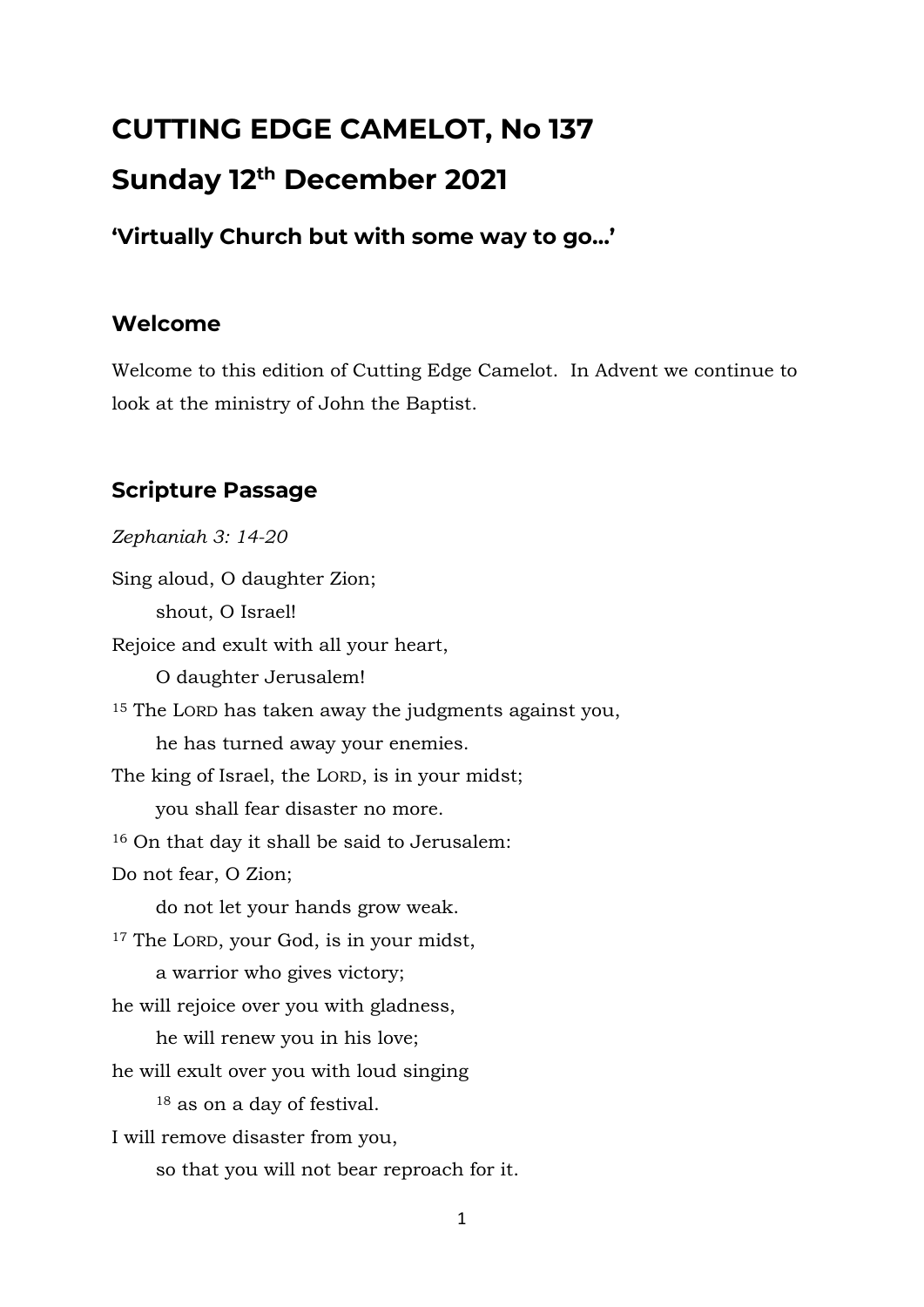<sup>19</sup> I will deal with all your oppressors at that time. And I will save the lame and gather the outcast, and I will change their shame into praise and renown in all the earth. <sup>20</sup> At that time I will bring you home, at the time when I gather you; for I will make you renowned and praised among all the peoples of the earth, when I restore your fortunes before your eyes, says the LORD.

*Luke 3: 7-18*

John said to the crowds that came out to be baptized by him, "You brood of vipers! Who warned you to flee from the wrath to come? <sup>8</sup> Bear fruits worthy of repentance. Do not begin to say to yourselves, 'We have Abraham as our ancestor'; for I tell you, God is able from these stones to raise up children to Abraham. <sup>9</sup> Even now the axe is lying at the root of the trees; every tree therefore that does not bear good fruit is cut down and thrown into the fire."

<sup>10</sup> And the crowds asked him, "What then should we do?"

<sup>11</sup> In reply he said to them, "Whoever has two coats must share with anyone who has none; and whoever has food must do likewise."

<sup>12</sup> Even tax collectors came to be baptized, and they asked him, "Teacher, what should we do?"

<sup>13</sup> He said to them, "Collect no more than the amount prescribed for you."

<sup>14</sup> Soldiers also asked him, "And we, what should we do?"

He said to them, "Do not extort money from anyone by threats or false accusation, and be satisfied with your wages."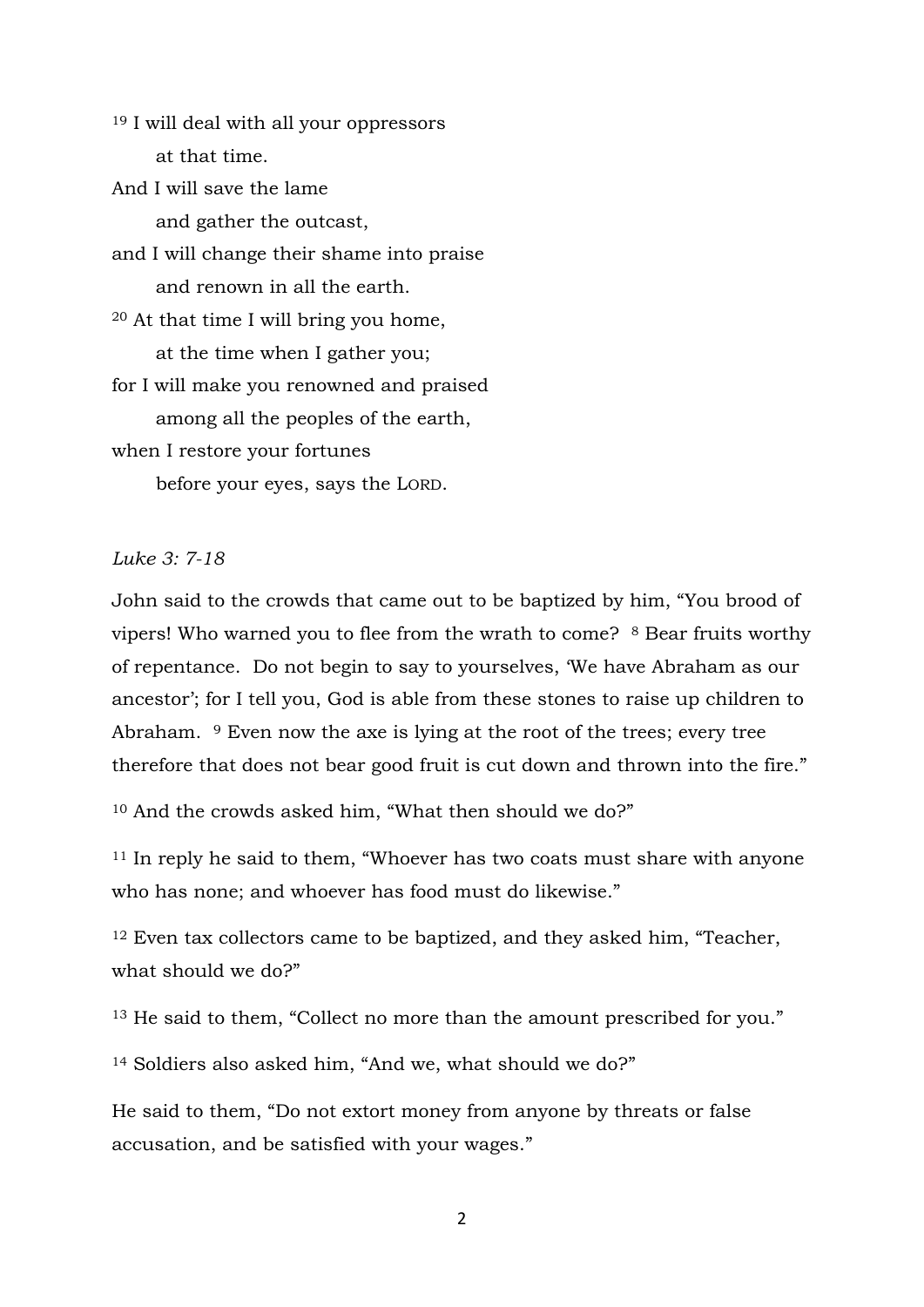<sup>15</sup> As the people were filled with expectation, and all were questioning in their hearts concerning John, whether he might be the Messiah, <sup>16</sup> John answered all of them by saying, "I baptize you with water; but one who is more powerful than I is coming; I am not worthy to untie the thong of his sandals. He will baptize you with the Holy Spirit and fire.  $17$  His winnowing fork is in his hand, to clear his threshing floor and to gather the wheat into his granary; but the chaff he will burn with unquenchable fire."

<sup>18</sup> So, with many other exhortations, he proclaimed the good news to the people.

#### **Reflection**

In a symphony there are many different notes. But they all come together to form a whole. But what would what happen if you isolated two random notes from the symphony and then listened to both side by side? Might you wonder whether they could possibly belong to the same piece of music?

John the Baptist was known for his harsh and ascetic lifestyle. He lived in the wilderness and ate locusts and wild honey. And his message too was at all times a tough and direct one.

But in the symphony of notes that the Bible contains can there be a harsher note than the way in which John greets the crowds who follow him into the wilderness to be baptised by him? He simply tells them, *'You brood of vipers! Who warned you to flee from the wrath to come?'*

The hostility of this tone and these words seems inescapable. Would such an approach ever be recommended in a modern pastoral manual preparing candidates for baptism?

And yet on the other hand, can there be a more tender and loving note in the Bible celebrating the abundance of God's care and love for us than this?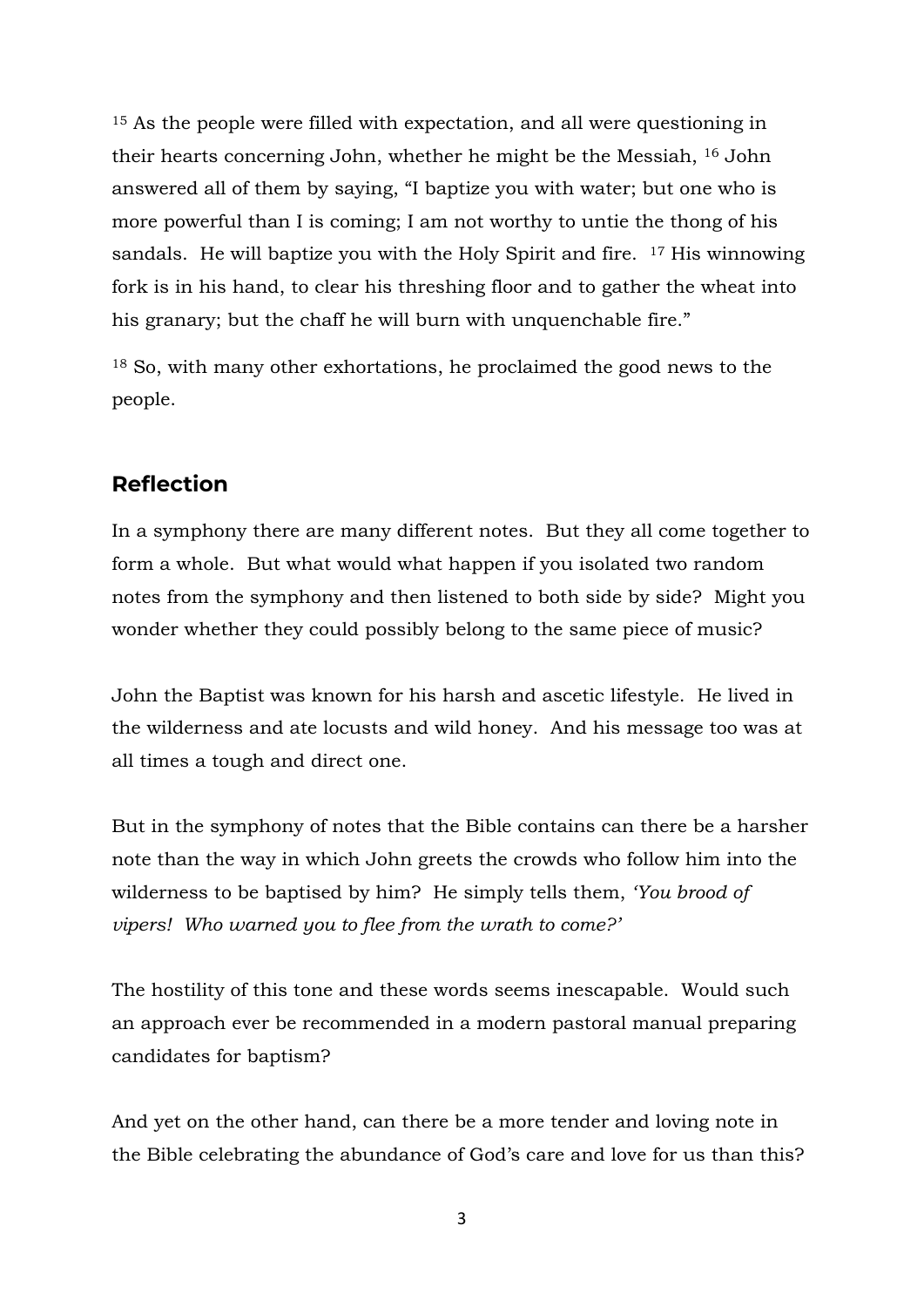*<sup>14</sup> Sing aloud, O daughter Zion; shout, O Israel! Rejoice and exult with all your heart, O daughter Jerusalem!*

This is the way our Old Testament passage from Zephaniah begins. It is a note of pure and unconstrained joy. And this note of joy is combined with the tenderness of God's love and the comfort of God's presence as we learn that

*<sup>17</sup> The LORD, your God, is in your midst, a warrior who gives victory; he will rejoice over you with gladness, he will renew you in his love; he will exult over you with loud singing*

So what bridge is there between these two very different notes? How can they both together form part of the whole of God's message to us?

The first bridge comes as we remember that repentance lies at the heart of John the Baptist's message to the crowds that follow him.

Immediately after the very harsh tone of John's greeting he advises the crowds to '*Bear fruits worthy of repentance.'* They are not to trust in their ancestry or membership of a particular religious group and to think that, by itself, this ensures their right standing with God.

No, a radical work of God is at hand in which *every tree*… *that does not bear good fruit is cut down and thrown into the fire.* It is not enough just to profess faith or to point to the externals of belonging to a religious group. Our whole lives need to be right with God and from that basis the fruit, or what is produced by our lives, will also be good and beneficial to others.

So, for each individual person, repentance is necessary. Repentance means a turning away from all forms of reliance upon ourselves and a turning towards, an entrusting of ourselves entirely to God's love and mercy.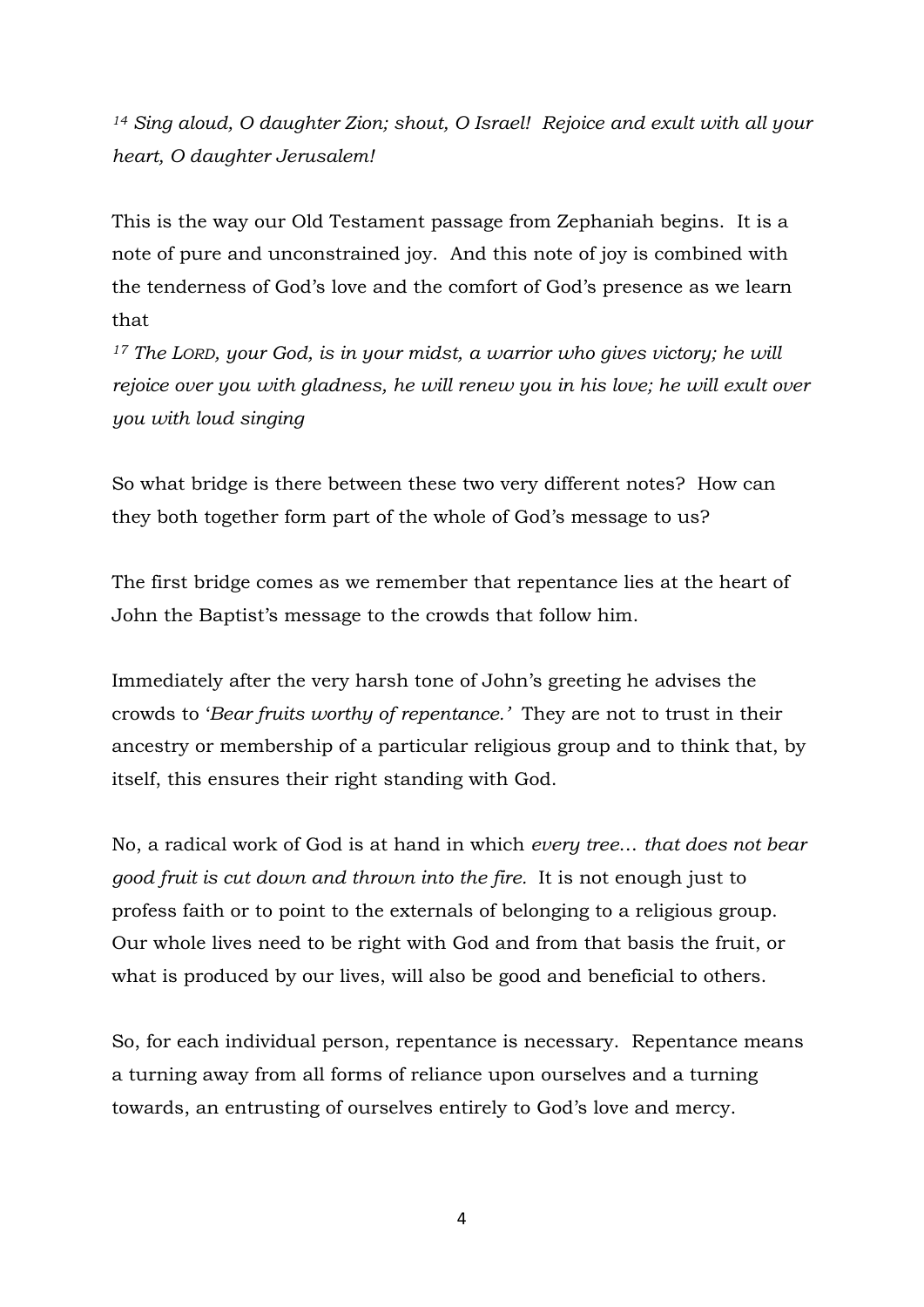But repentance is also about specific changes in our lifestyle and behaviour. If someone tells us that something is radically wrong with our lives unless they also provide us with simple and practical steps we can take to put right what is wrong then all we are left with is a paralysing general sense of guilt and condemnation.

And so the crowds ask John for some specific answers as to what repentance means for them. They ask very simply, *"What then should we do?"*

And John is equally straightforward in his replies. The practicalities of repentance are different for different people.

For the crowds as a whole there is first a simple yet challenging message of care and compassion for other people. Rather than hoarding unnecessary possessions we must be prepared to share so that others have enough. And so '*Whoever has two coats must share with anyone who has none; and whoever has food must do likewise.'*

Sharing is a message which we seek to instil into very young children. We all consider it to be an integral part of what it means to function as a proper human being. And yet despite this how easy do any of us find it, adults or children, to share what we have with other people especially when this involves something which is very precious or dear to us?

And then individual groups within the crowd begin to seek John's advice. The tax collectors ask what they should do. The tax collectors are a despised group of people, seen as collaborators with a foreign occupying power and also as lining their own pockets through unjust and extortionate demands. Many might have written these people off thinking that there was no way in which such a group of people could produce good fruit.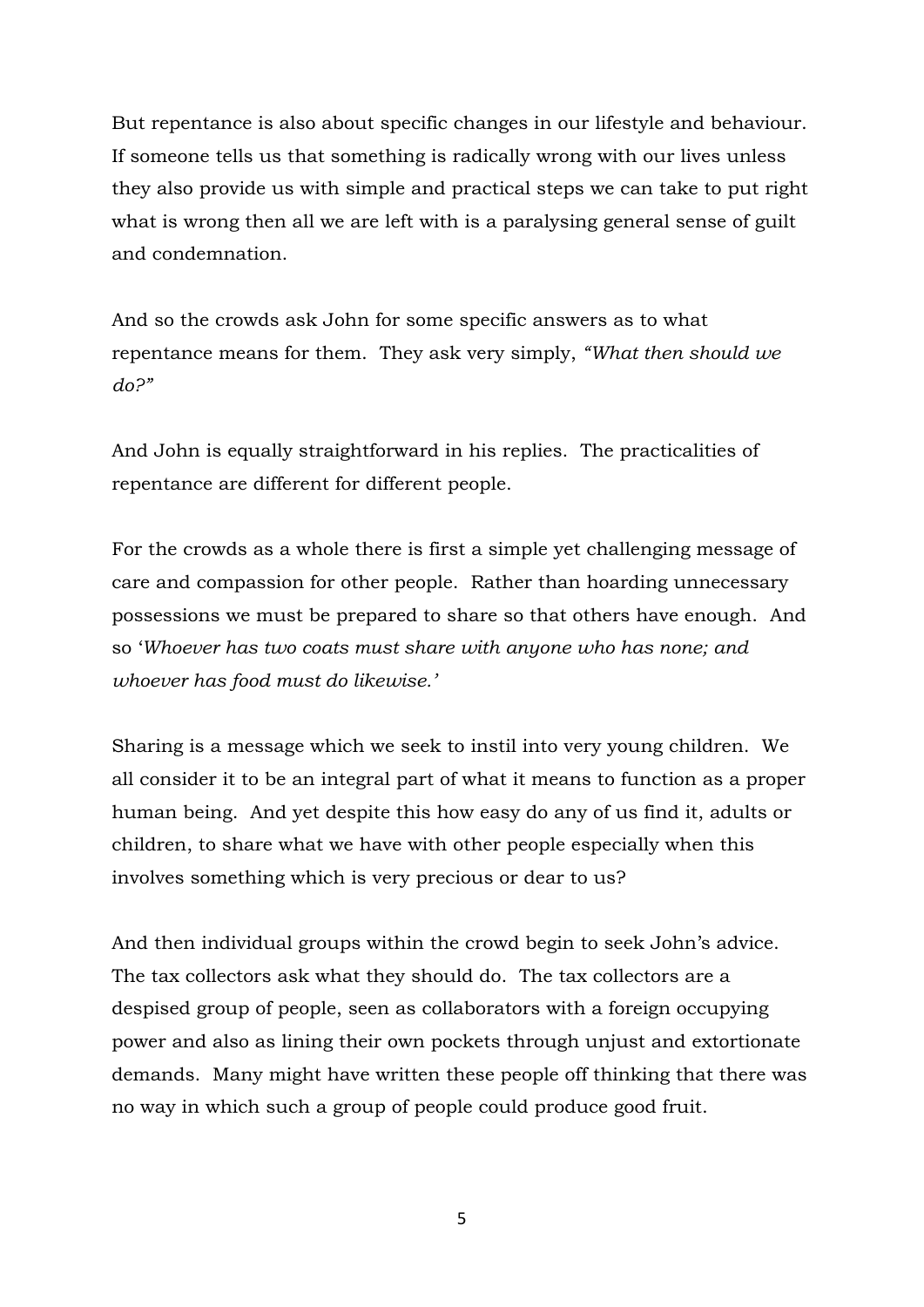But not John. His message to them is very specific and practical. He simply says *"Collect no more than the amount prescribed for you."* He is not asking them to impoverish themselves or to lose their jobs. No, they can continue in their occupations but just carry them out in a radically different and newly honest way. They simply collect the amount that is due without adding something extra on top for themselves.

Again this message is such a practical and applicable one as we consider then various scandals that afflict our public life today. Simply stick to what you are entitled to. Life is much more straightforward that way.

And then the soldiers come to him. They too are given clear and practical directions for their lives. They are not to extort money from other people by threats or false accusations and they too are simply to be satisfied with their wages. Once again repentance does not involve God taking away what is necessary for the continuation of our lives. But it does involve being prepared to forego those extras which we might want and to adopt simple standards of honesty and compassion in dealing with other people.

And the second bridge which we are invited to cross as we move from the harshness of John's initial greeting to the joy of God recorded by Zephaniah is the ministry of Jesus Himself.

John knows that he is not the Messiah and that more is needed than simply his message of repentance even though this is an essential first step. For John's ministry is just a preparatory one.

The ministry of Jesus who is coming after John is infinitely more powerful. As John puts it, he is not worthy to untie the thongs of Jesus' sandals. While John's baptism is with water, the baptism of Jesus is with the Holy Spirit and the purifying agent of fire.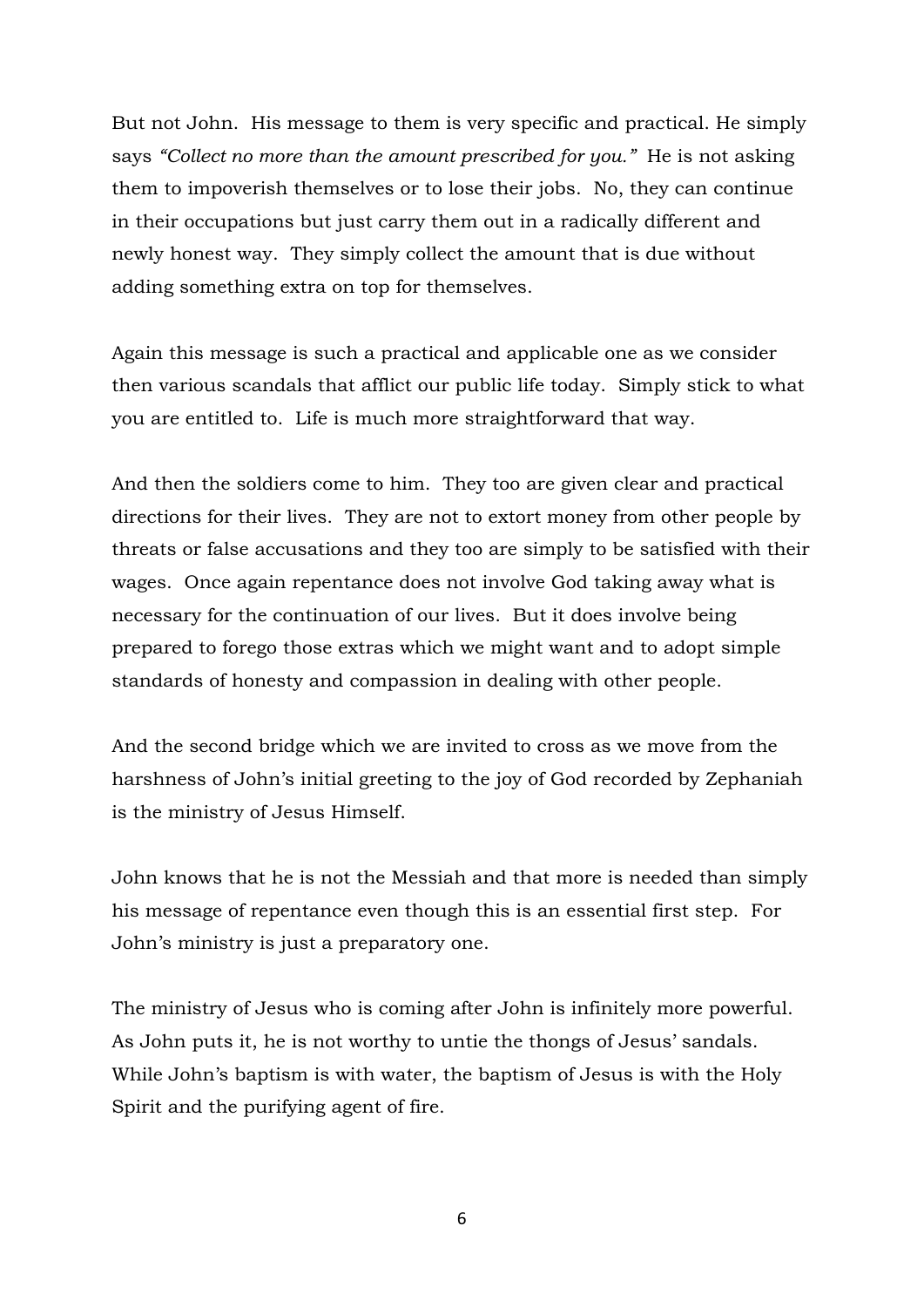And if we are to truly understand the joy which Zephaniah speaks about we need to remember that this too comes at the end of a journey. For the book of Zephaniah as a whole begins on a note which is perhaps even harsher than John's initial words in our gospel passage,

*I will utterly sweep away everything from the face of the earth, says the LORD (Zephaniah 1:2)*

But for Zephaniah just as for John the Baptist this is not the end of the story. There is hope in the form of a process of cleansing and repentance from human pride. And like John the Baptist he specifies sins such as idolatry and indifference towards God which need to be countered by humility and seeking God's will (*see Zephaniah 1:4,6, 2:3*).

So joy in Zephaniah is again the fruit of repentance and of God's powerful forgiveness, *The LORD has taken away the judgments against you.* In this light Zephaniah can proclaim with conviction*, The king of Israel, the LORD, is in your midst; you shall fear disaster no more.*

The Advent period in the church's year can be compared to crossing a bridge. The joy and celebration of Christmas, the good news of our Saviour's birth, still lies ahead of us and indeed inspires us in our journey. But we are not there yet. We still have to travel on the bridge of repentance and faith in Jesus who is to come.

So the question for us, as it was for the crowds and the different groups within that crowd, is 'What shall we do?' It was a question to which John the Baptist gave a very specific answer, an answer which was finetuned to individuals and their needs. So what answer is God giving us? It will be different for each of us. For me much of the answer comes down to the need to trust God and God's promises and not to be tempted to look elsewhere for sources of strength. And for you?

*Tristram*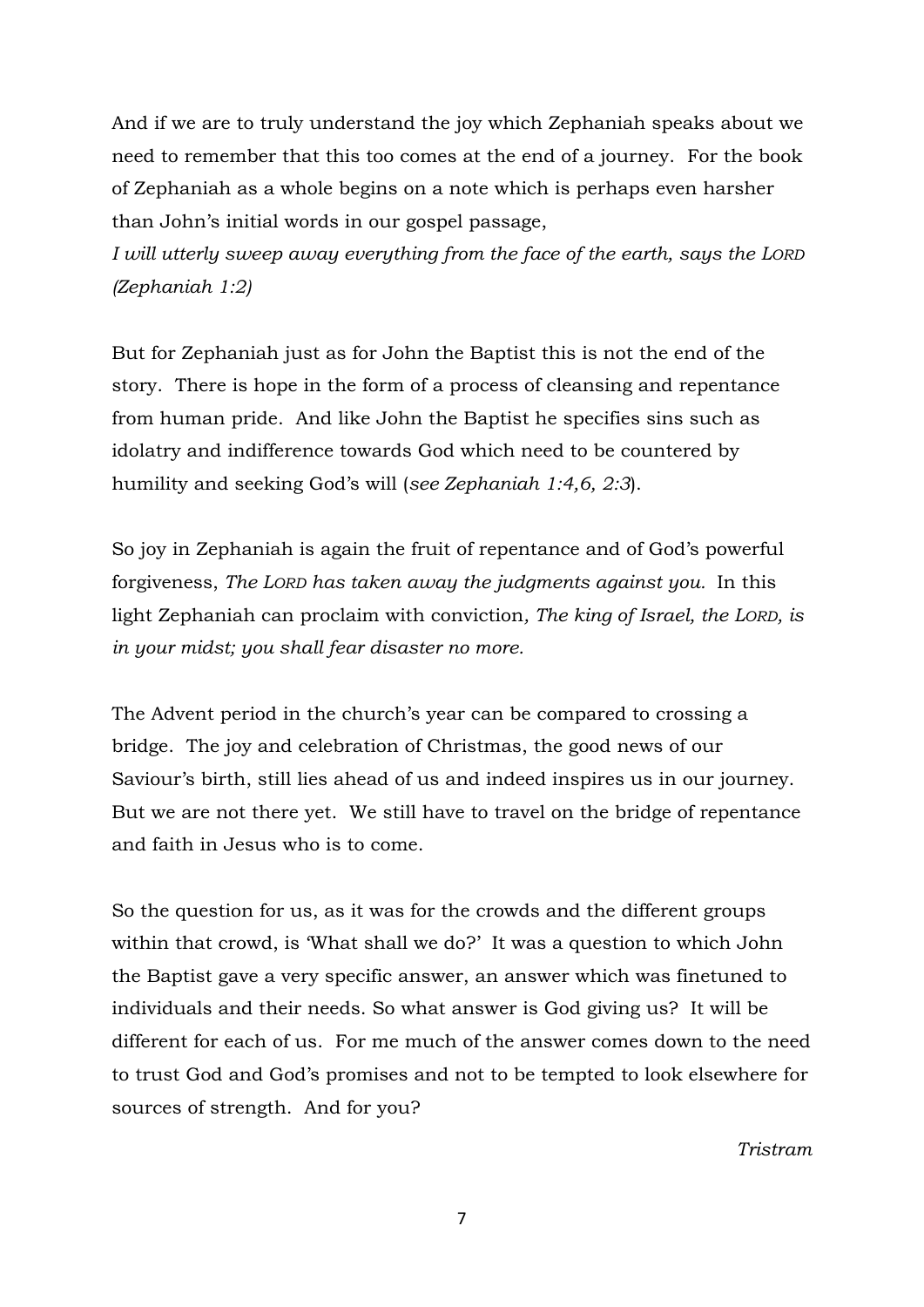## **Masks are back**

Just a reminder to everyone that under the government's Plan B covid restrictions masks are once more mandatory in churches.

#### **Points for Prayers**

- What we might do in response to God's call for repentance
- COVID plan B announced this week and its impact on the Christmas period
- Continued thanksgiving for the care, skill and courage of NHS workers and that they will not be overwhelmed by the demands on them in the winter period
- Those whom we know who are facing illnesses of all kinds and have recently been bereaved
- Bishop Ruth and the rest of the Diocesan staff as they take on additional responsibility in this vacancy in See
- For the choice of a new Bishop, someone who shares God's heart for this Diocese
- North Cadbury Church School and other local schools as they approach the end of term
- For Elliscombe House in Higher Holton now reopened and for its first residents
- Prayers and thanksgiving for contributions to the foodbanks and for those helping to take these to the foodbanks.

## **Hymn**

A traditional Advent hymn which celebrates the excitement of Christ's coming is 'Lo, he comes with clouds descending'